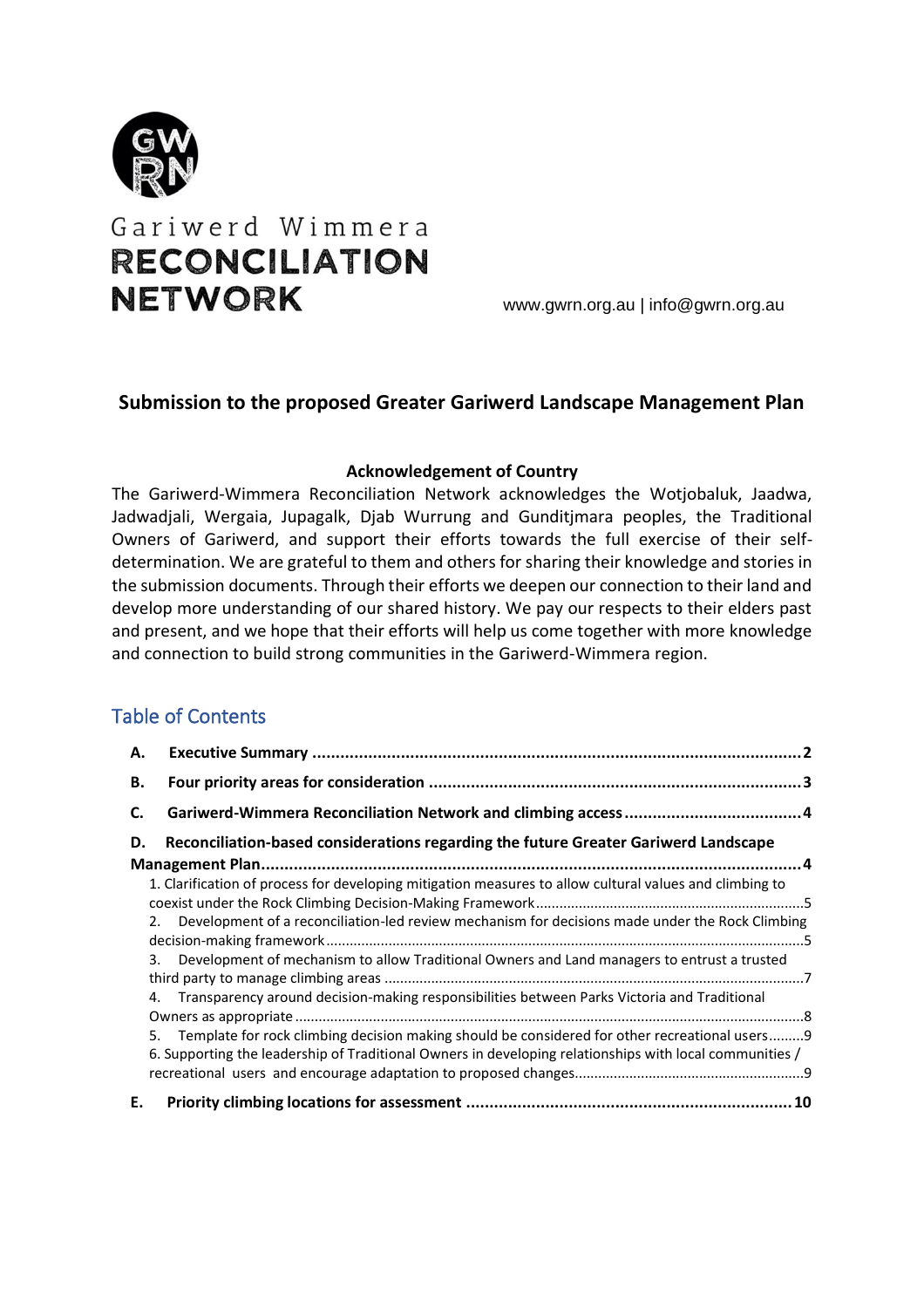

## A. Executive Summary

<span id="page-1-0"></span>The Greater Gariwerd Landscape Draft Management Plan (DMP) is a chance to work towards a management of Gariwerd that aligns with Traditional Owners' aspirations and priorities and allows them the expression of self-determination. This plan has the potential to become a leading example of how Traditional Owners, colonial government and civil society can work together to achieve ethically sound and environmentally sustainable recreational activities in settler-colonial societies. Our vision for climbing in the Greater Gariwerd cultural landscape is for continued access to a diversity of terrains based on respectful interactions, where ultimately climbers have a deeper connection to this place through learning about Traditional Owners' culture, history and perspectives. Through respectful climbing in the landscape, we hope that climbers can positively contribute to the cultural renewal and healing of Traditional **Owners** 

Gariwerd Wimmera Reconciliation Network (GWRN) works at the intersection of reconciliation, recreation and social and legal issues. Our work in reconciliation and climbing access has positioned us to observe the threats to reconciliation through the division and disintegration of relationships between Park managers, recreational users - in this context, rock climbers - and Traditional Owners. This includes the impacts on respect for Culture, social responsibility, and recreational user compliance of the use of a blaming focus - both of the recreational users for implied impacts and of the Traditional Owners for implied restrictions to access - rather than a cooperation, accountability and conciliation focus.

This submission highlights how the plan can avoid contributing to more divisive problems and proposes cooperative management solutions in numerous ways. The submission underlines shortcomings in the clarity of the process for developing harm mitigation strategies and asks for detail around decision points for initiation of any strategies. It also highlights the lack of a stated review mechanism within the plan and encourages one to be developed with a reconciliation lens to allow the plan to adapt to new knowledge, technology and climbing practices.

Understanding constraints of land managers' and Traditional Owners' limited resources and given the stated intention of the Traditional Owners to keep climbing open where possible, this submission also points out where cooperative community-based solutions and utilisation of third party established groups such as Cliffcare or a climbing peak body could be entrusted with management of some appropriate areas. Greater transparency and clarity is also proposed regarding the delineation of decision making responsibilities between Parks Victoria and Traditional Owners and, where appropriate, reasoning for climbing access decisions. The benefits of an open and collaborative approach would support building informed relationships and trust.

Our submission suggests the investment in developing an effective recreational decision making and review process for rock climbing is likely to translate to other recreational activities where impacts on cultural values may be of concern. Using the same process for other recreational activities in the Gariwerd landscape may prevent a replay of the challenges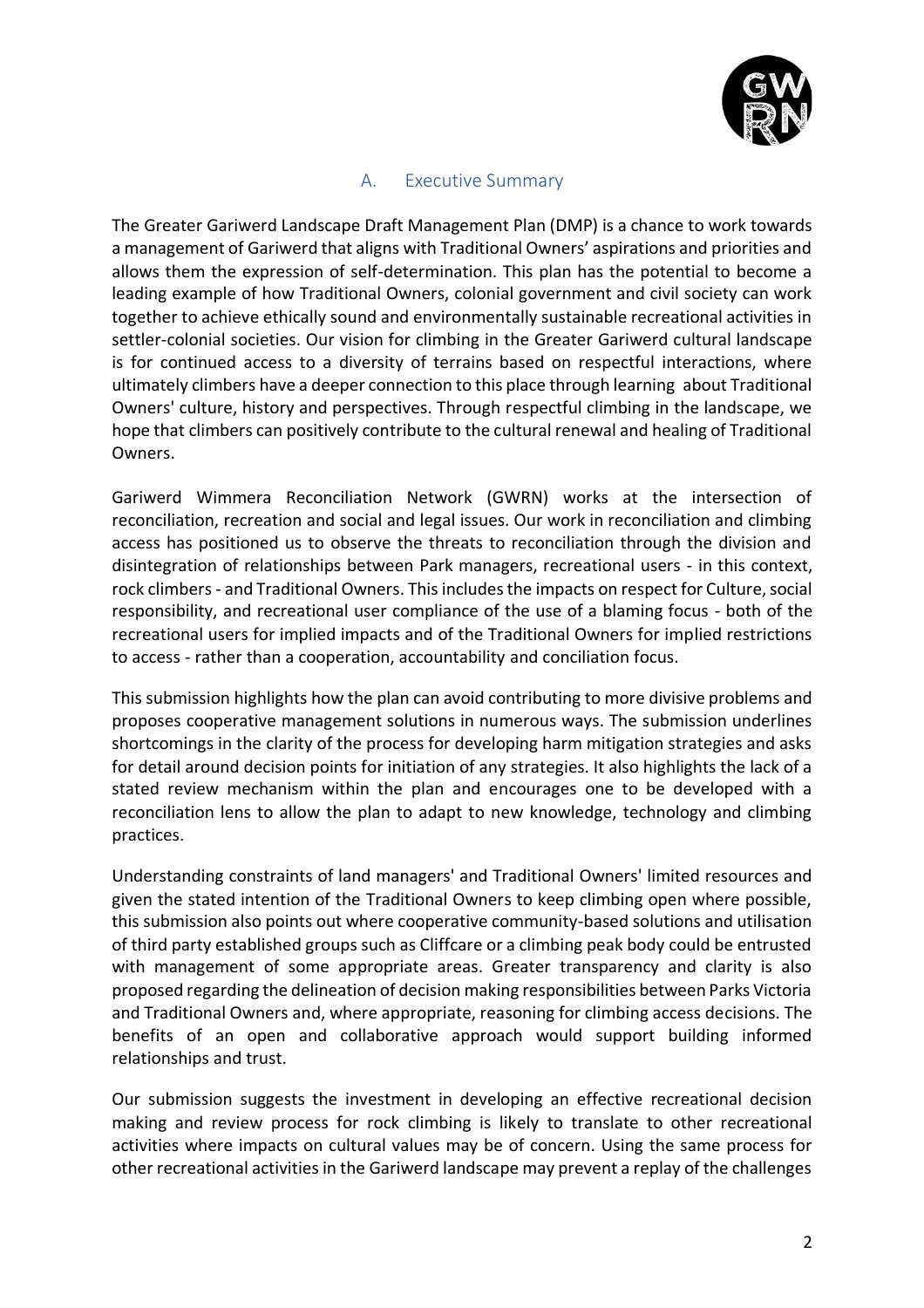

observed in rock climbing and provide greater equity and transparency of process for all user groups in the National Park.

Finally, GWRN advocates for greater support of Traditional Owners in developing relationships with local communities and recreational users. Advantage could be found in giving joint projects and community engagement the same 'immediate' priority granted to other reconciliation related strategies in the plan.

These improvements to the plan should allow for learning, growth and trust through shared knowledge and experience while prioritising protection and accountability and remind us all that systemic change is essential.

Reconciliation and self-determination should be at the foundation of the plan and the system it helps redesign. We are optimistic about the potential of the plan to inform a system that responds to Traditional Owners' physical, mental, emotional, economic and social needs, and allows climbing to continue in ways that support those needs. As a community, we need a management plan that supports the renewal of Traditional Owners' cultures, and allows space to progressively permit climbing and climbing practices as the relationship between Traditional Owners and climbers develops, and as Traditional Owner aspirations and preferences evolve.

# B. Four priority areas for consideration

- <span id="page-2-0"></span>1. Clarification of process for developing mitigation measures to allow cultural values and climbing to coexist under the Rock Climbing Decision-Making Framework<sup>1</sup>
- 2. Development of a reconciliation-led review mechanism for decisions made under the Rock Climbing decision-making framework.
- 3. Development of mechanisms to address instances where Traditional Owners/Land managers may rely on a trusted third party to manage mitigation of climbing areas.<sup>2</sup>
- 4. Transparency around decision-making responsibilities between Parks Victoria and Traditional Owners as appropriate.

The above considerations and two others are explained in more detail in Section D.

<sup>1</sup> Parks Victoria, *Rock Climbing Decision Making Framework for the Gariwerd Landscape* (Parks Victoria, 2020) <https://s3.ap-southeast-2.amazonaws.com/hdp.au.prod.app.vic-

engage.files/8916/0500/8829/Rock Climbing Decision Framework for the Gariwerd landscape Nov 2020 v3.pdf>.

<sup>2</sup> Ibid 6, Management Principle 9.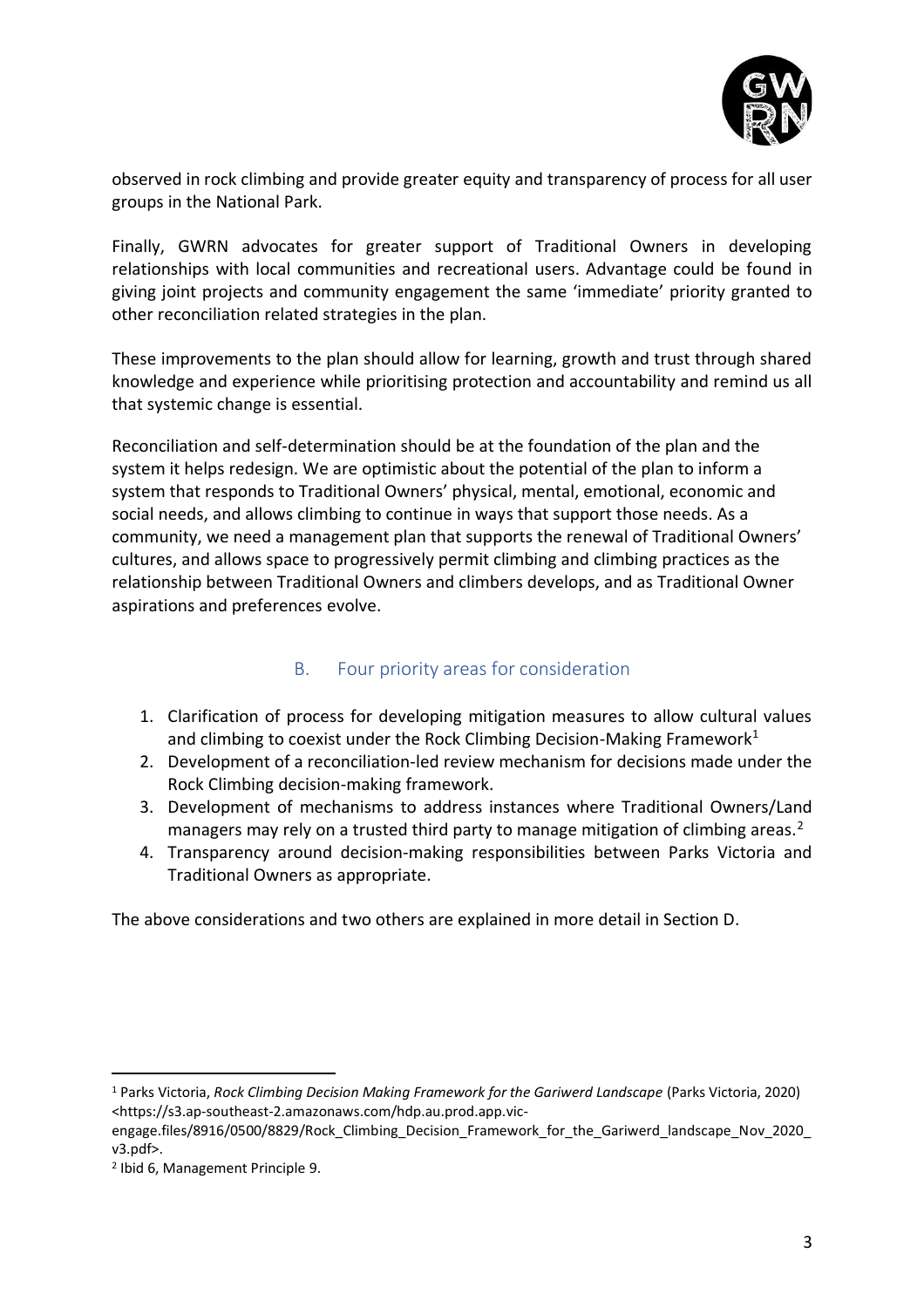

# C. Gariwerd-Wimmera Reconciliation Network and climbing access

<span id="page-3-0"></span>GWRN was formed by members of the rock climbing community in mid-2019 based on realisation that a critical conversation with Traditional Owners was needed in light of access disputes occurring in the Grampians National Park. We were aware that the frustration of Traditional Owners was growing and that it was time critical to start a process of listening and learning and acknowledging harm that may have resulted from recreational impacts associated with rock climbing.

GWRN's vision is for strong communities to be built through respectful relationships. Respectful relationships in the context of contemporary Australian society must recognise and give voice to Aboriginal and Torres Strait Islander peoples and their history so that informed decisions about their land can be made by and for their communities.

We aim to be a resource for the Traditional Owners of Gariwerd cultural landscape represented by the Barengi Gadjin Land Council (BGLC), Eastern Maar Aboriginal Corporation (EMAC), and Gunditj Mirring Traditional Owner Traditional Owners Aboriginal Corporation (GMTOAC), and the climbing community. In regard to Gariwerd climbing access issues, we have given climbing information to Traditional Owners, and provided information to the climbing community about reconciliation.

To this end, we have promoted reconciliation through Reconciliation Victoria grant activities, our website and social media content, and we were invited to and contributed to cultural heritage assessments on Country by BGLC, EMAC and GMTOAC to provide information about climbing practices in Gariwerd and Dyurrite. More than 250 people have expressed support for our work in Dyurrite. We expect that this support extends to our work in Gariwerd.

GWRN supports the DMP as a pathway to building a foundation for self-determination for the Gariwerd Traditional Owners. We support their aspirations to recognise, respect, protect and celebrate cultural values in Gariwerd and their efforts to renew culture and knowledge. We hope to continue our work as a resource for Traditional Owners as and when they deem it appropriate.

# <span id="page-3-1"></span>D. Reconciliation-based considerations regarding the future Greater Gariwerd Landscape Management Plan

GWRN is fully supportive of the need to enjoy Gariwerd in ways that are respectful, promote healing and cultural renewal, and enhance the serenity of Country. To that end, GWRN puts forward the following six considerations, based on reconciliation, that should be incorporated in a future Landscape Management Plan.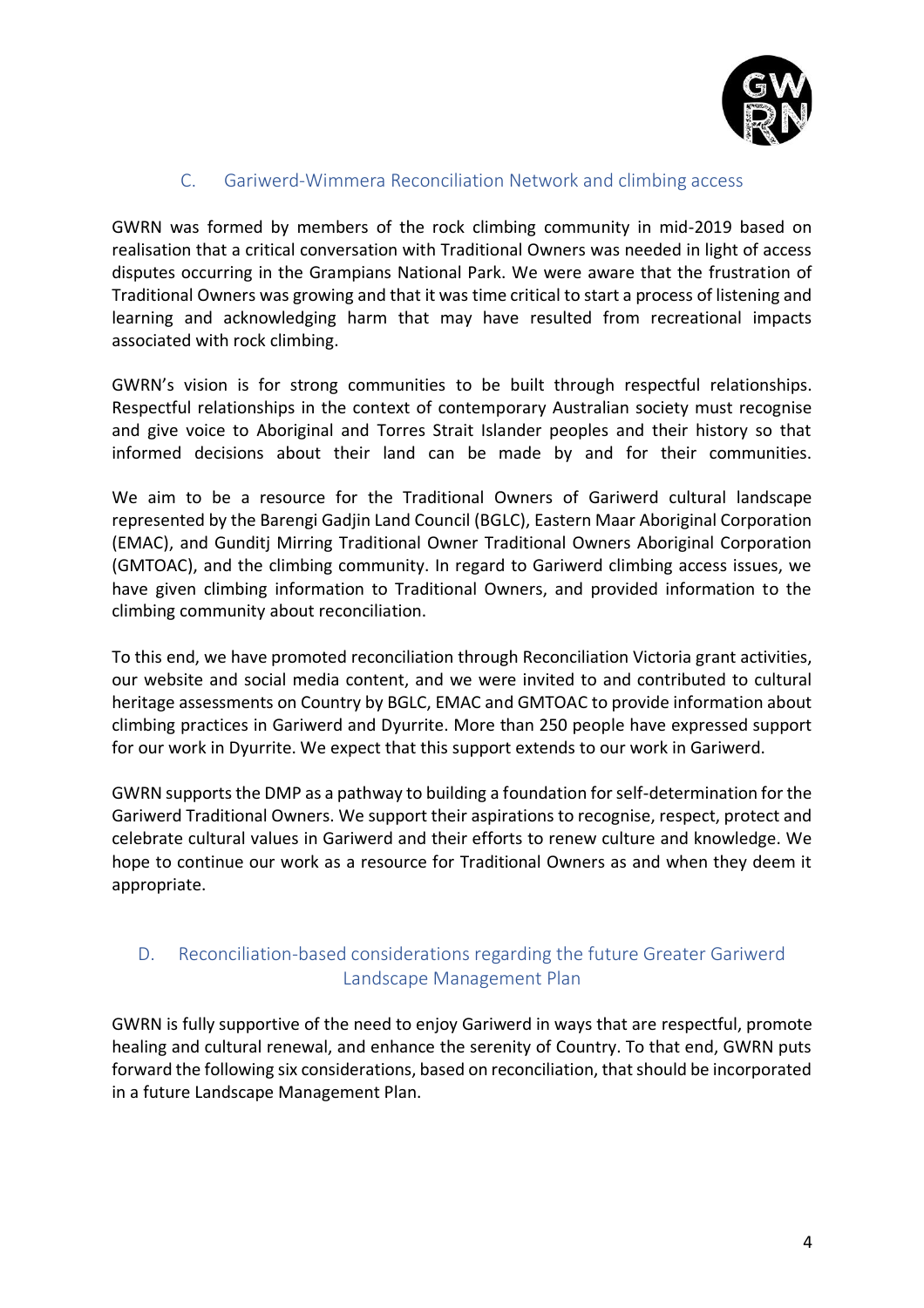

<span id="page-4-0"></span>1. Clarification of process for developing mitigation measures to allow cultural values and climbing to coexist under the Rock Climbing Decision-Making Framework

The rock climbing decision making framework outlines a workflow process, <sup>3</sup> and Management Principle 2b provides that climbing may be permitted where Aboriginal cultural values are present, but there is demonstrated capability to appropriately and effectively mitigate the risk of harm to these values.<sup>4</sup> This seems to appear in the workflow diagram as two decision points: "preservation values" leading to a "yes/no" decision. <sup>5</sup> However, the decision making framework document does not appear to elaborate on mitigation assessment principles or outline a process for this. Neither is there further elaboration in the workflow diagram. **The future GGLMP should outline a mechanism for determining whether cultural values and recreational activities can coexist if mitigation measures are implemented. This would contribute to the credibility of the document and promote compliance with it.**

The final plan should clarify:

- mitigation assessment and strategy development processes to allow cultural values and climbing to coexist; and
- what is meant by the "Preservation values" decision point in the Rock Climbing Decision Making Framework to indicate what inputs determine the "yes/no" decision.

**In particular, the future Landscape Management Plan should involve seeking information about how climbing is practiced at sites with cultural values and whether any mitigation strategies can be mutually agreed upon prior to full exclusion of climbing activities. We believe that this process could be developed from the process undertaken at Taipan Wall by GWRN and the Gariwerd Traditional Owners**.

We agree with a process that leaves decision making authority with the Gariwerd Traditional Owners in partnership with the land manager, but we believe that including input from recreational users will ensure fully informed decision making and help satisfy the climbing community that there has been formal consideration of their views. This will ultimately lead to higher levels of compliance with management directions and respect for decisions that result in necessary closures.

#### <span id="page-4-1"></span>2. Development of a reconciliation-led review mechanism for decisions made under the Rock Climbing Decision Making Framework

The Rock Climbing Decision Making Framework Management Principle 10 notes that where new information about values becomes available that decisions should be reviewed. <sup>6</sup> **A review mechanism should be developed and made public, and Management Principle 10** 

 $3$  Ibid 8.

<sup>4</sup> Ibid 5.

<sup>5</sup> Ibid 8.

<sup>6</sup> Ibid 6.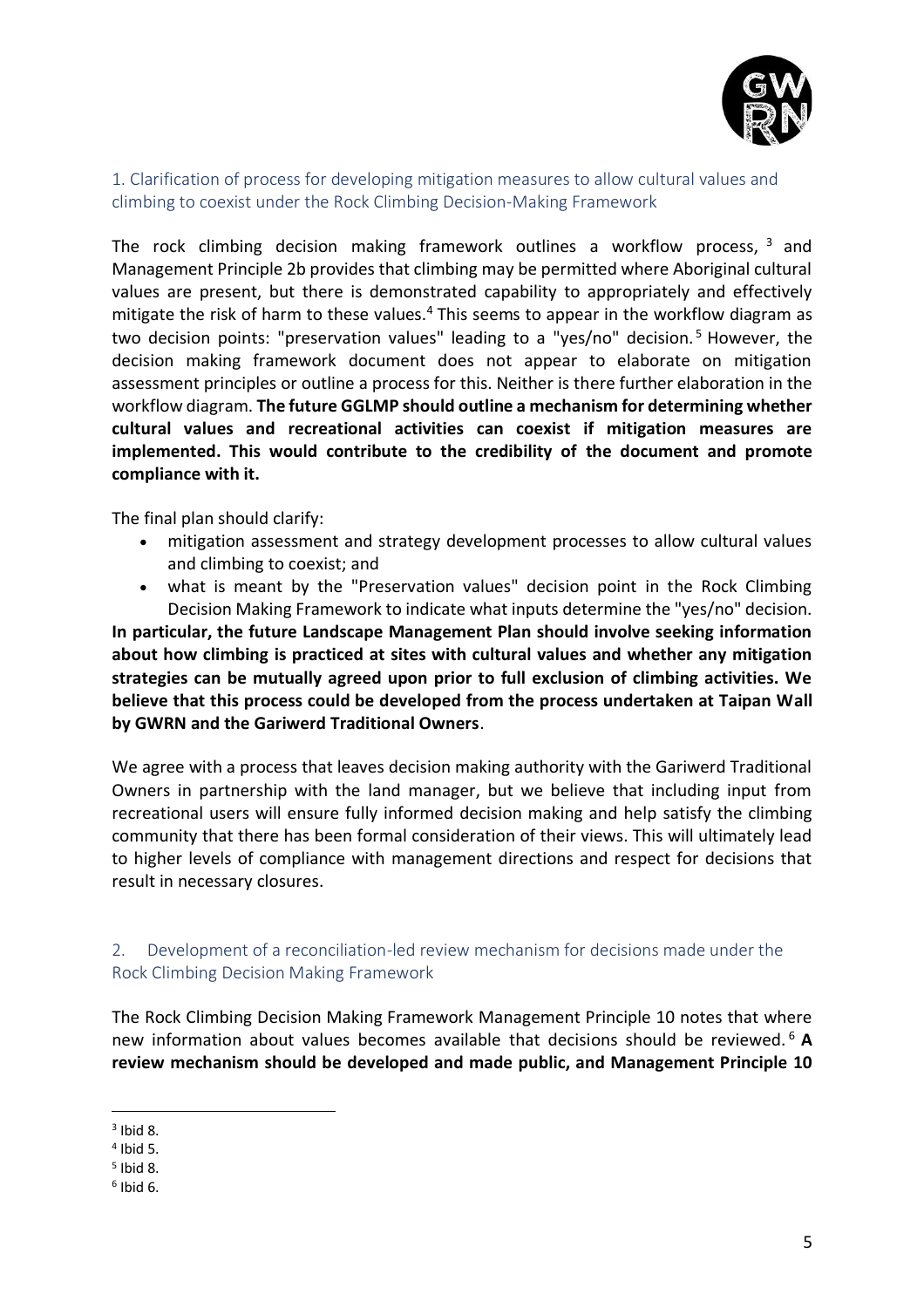

#### **should be phrased to allow for review where changes in climbing practice and errors made in first instance decisions are identified.**

A review mechanism would function as both a process for correcting errors in decision making and clarification of the ideas underpinning the new Landscape Management Plan, and for adapting decisions made under the management plan to change along with developments in climbing technology, practice, and climber attitudes.

The success of the Rock Climbing Decision Making Framework in the future Landscape Management Plan, by which we mean high levels of climber agreement and compliance, hinges on the development of a robust review process that would allow Traditional Owners to lead review of decisions. This would enable Traditional Owners to achieve their stated aim of keeping climbing open where appropriate, and achieve nuanced decisions regarding climbing access (for example, the process being followed to make decisions about Taipan Wall).

It seems almost unnecessary to point out that climbers are technical experts in their recreational activity, while Traditional Owners and Parks Victoria are in the position of making decisions about how, when and where climbing may take place. However, it should be recognised that the imbalance in knowledge and familiarities with each others' expertise (ie, climbing knowledge, Traditional Owner law and culture, bureaucratic and governmental process and language) carries a significant potential for miscommunication and misunderstanding. Failure to take this into account may ultimately adversely affect the fairness and credibility of the future Landscape Management Plan.

An example of an area in which potential for misunderstanding may occur is where climbing areas examined are named differently in decision documents about closures. In the *Greater Gariwerd Landscape Draft Management Plan: Rock Climbing, Abseiling and Bouldering Overview,* the section detailing proposed decisions assessed climbing areas mentions an area it calls "Sundial Peak".<sup>7</sup> The table notes that there are 0-5 routes in the area but does not mention a large and popular bouldering area known to climbers as "The Bleachers". The table seemingly conflicts with information on theCrag.com, which outlines that the area contains 54 boulders and 25 climbing routes.<sup>8</sup>

While the information contained in the Parks Victoria table is not wholly incorrect, it creates fertile ground for misunderstanding and may indicate mistake or a lack of information on the part of the decision makers. The development of a review mechanism would promote the transparency and reliability of the Rock Climbing Decision Making Framework among climbers.

In addition, climbing is an activity that changes quickly; climbing practices shift with technological advances, climber values, and changes in the built and natural environment.

<sup>7</sup> Parks Victoria, *Greater Gariwerd Landscape Draft Management Plan: Rock Climbing, Abseiling and Bouldering Overview* (Parks Victoria, 2020) <https://s3.ap-southeast-2.amazonaws.com/hdp.au.prod.app.vic-

engage.files/2116/0499/1966/Rock\_climbing\_oerview\_with\_maps.pdf>, Table 1, 9.

<sup>8</sup> "Sundial Peak", *The Crag* <https://www.thecrag.com/en/climbing/australia/grampians/sundial-peak>.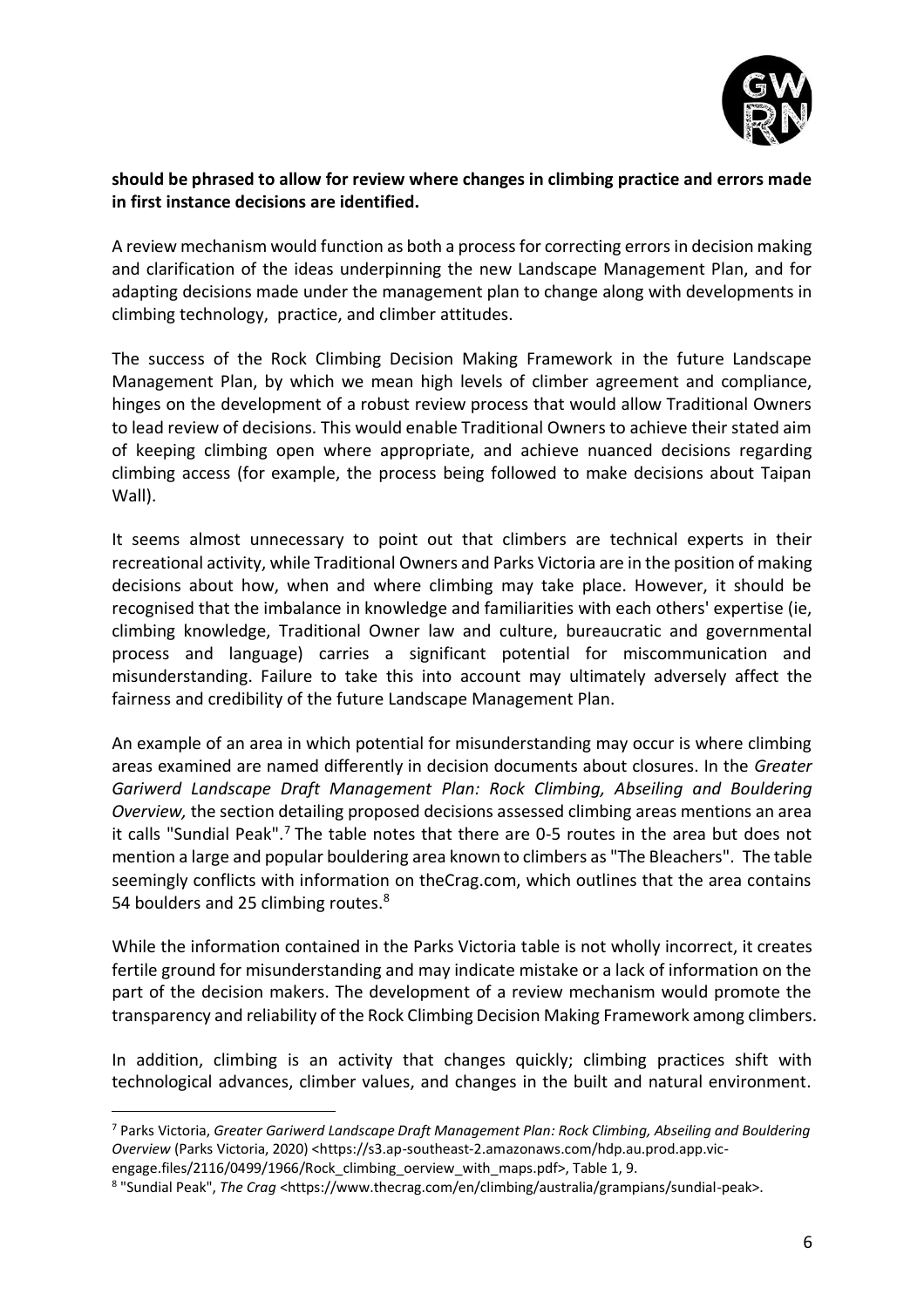

Examples are the development of chalk alternatives, and the evolution and development in climbing practice from traditional climbing, to sport climbing, to bouldering.

A review process would allow for robust and agile decision making around the practice of climbing. This is particularly important for bouldering, as bouldering practice has the capacity to evolve and respond to Traditional Owner concerns around cultural and environmental harm and the need to respect the serenity and healing of the Gariwerd cultural landscape.

Any review process developed should follow best practice and be based on administrative law principles and/or other relevant Traditional Owner legal principles. A review process should include the following stages:

- Identifying the key issues through a process that allows climbers to approach Traditional Owners/Parks Victoria with potential errors and requests for changes;
- Gathering evidence through reliable sources of climbing information, including but not limited to GWRN;
- Assessing evidence;
- Making informed decision based on accurate climbing knowledge; and
- Recording the decision and publishing reasons for decisions where possible.<sup>9</sup>

#### <span id="page-6-0"></span>3. Development of mechanism to allow Traditional Owners and Land managers to entrust a trusted third party to manage climbing areas

Management Principle 9 of the Rock Climbing Decision Making Framework provides that where the land manager and/or Traditional Owners do not have the resources to actively manage a site where values are present, that the site will be closed to climbing.<sup>10</sup> **In light of Traditional Owners' intention to keep climbing open where possible, Management Principle 9 should be reframed to allow Traditional Owners to entrust the management of a site to third party organisation trusted and led by them, where they are capable of managing a site in a way that promotes and supports the stated goals of the Traditional Owners**.

There is much energy in the climbing community to assist in the management of climbing areas. This energy could be harnessed in the management of the few climbing areas that are currently open and experiencing more traffic. The increased pressure on environmental values may lead to more closures. This is particularly obvious in bouldering areas. This might be avoided by utilising the climbing community as a resource for management.

There is a long history of user groups, including climbers, carrying out work in Gariwerd in conjunction with Land managers. Previous examples of climbing organisations working with the Land managers on mitigation measures at Bundaleer and Back Wall show that this is

<sup>9</sup> The Australian Public Service Commission has created a useful guide to developing robust review mechanisms. Australian Public Service Commission, "The Review Decision Making Process" <https://www.apsc.gov.au/review-decision-making-process>.

<sup>10</sup> See above footnote 1, 6.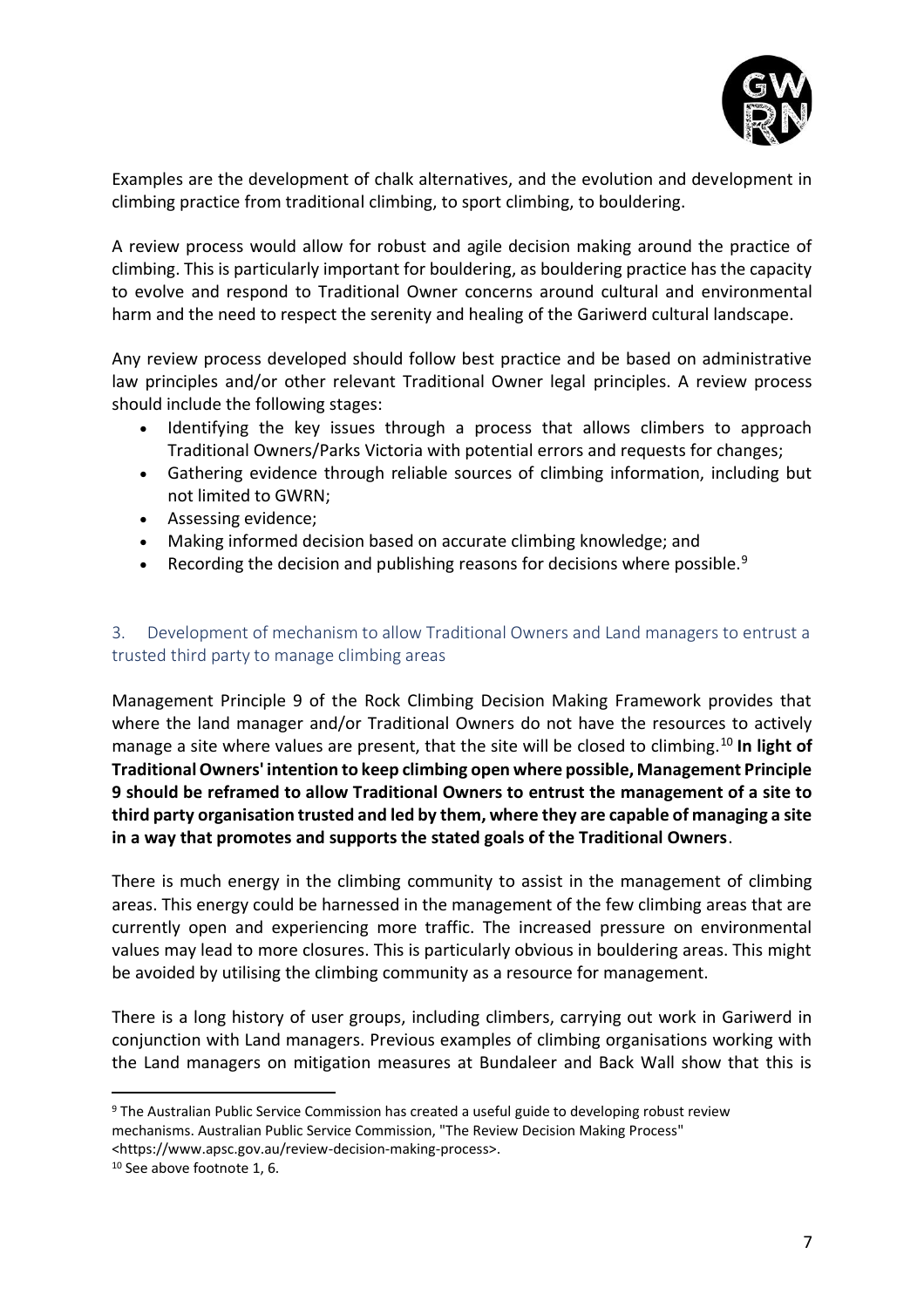

possible but these were flawed by not being supported by a formal framework. This lack of structure led to shortcomings in compliance and consultation.

A formal framework with a climbing access body such as Cliffcare or a climbing peak body could supplement the resources of Traditional Owners and Land managers in this regard. There are precedents for Traditional Owners and recreation organisations developing Memorandums of Understanding for carrying out activities on Country, for example the agreement between the Dja Dja Wurrung Clans Aboriginal Corporation and Bendigo Orienteering.

### <span id="page-7-0"></span>4. Transparency around decision-making responsibilities between Parks Victoria and Traditional Owners as appropriate

The DMP notes that the relationship between Parks Victoria and Traditional Owners is still forming, and decision-making responsibilities are in development.<sup>11</sup> **Once decision-making processes have been settled between the Gariwerd Traditional Owners and Land Manager has been settled, the decision-making workflow, which clarifies which part is responsible for what kind of decisions should be made known**. This will enable recreational users to address their questions to the correct organisation and allow them to know timeframes for decision making, which will ultimately promote a greater sense of trust in land management decisions.

**In addition, reasons for climbing closures should be published and made easily accessible as far as appropriate.** This would enhance recreational user trust in decisions made under the plan. An example of where this might be applied can be found in Table 1 of the Rock Climbing Decision Making Framework, which provides a list of the assessment status of 281 climbing areas.<sup>12</sup> The table could be expanded to include one column that explains in as much detail as appropriate why a climbing area is closed. For example, it could list "cultural values" or "environmental values" and a reference to applicable management zones and overlays. Currently to find out, users must cross reference back to Map 2 in the same document,  $^{13}$ which is an unnecessarily time-consuming process and is provided in a resolution that makes it difficult to determine precise locations.

<sup>11</sup> Parks Victoria, *Greater Gariwerd Landscape: Draft Management Plan November 2020* (Parks Victoria 2020) <www.engage.vic.gov.au/gariwerd-management-plan>, 135.

<sup>&</sup>lt;sup>12</sup> See above footnote 1.

<sup>13</sup> ibid 17, Table 2.1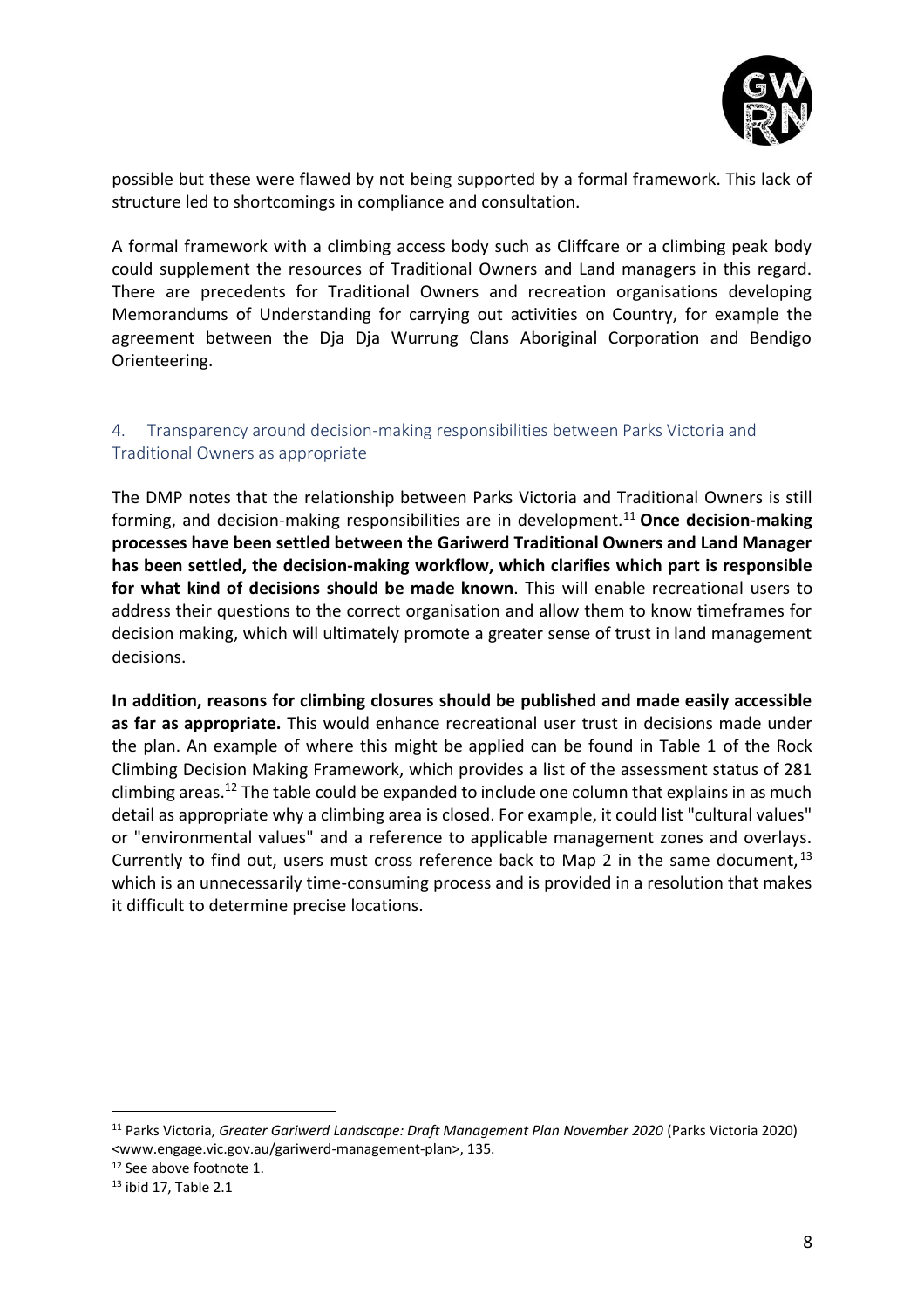

## <span id="page-8-0"></span>5. Template for rock climbing decision making should be considered for other recreational users

The investment in developing an effective recreational review process for rock climbing is likely to translate to other recreational activities where impacts on Cultural Values may be of concern.

This can help to:

- Prevent a replay of the challenges observed in rock climbing over the past two years with other recreational user groups;
- Create greater certainty about the change processes, which will help communities more effectively plan for and manage any social or economic impacts,
- Give recreational user groups greater opportunity to proactively adapt and a structure within which explore and propose potential mitigation strategies;
- Increase the opportunity for development of trust and cooperation, which can promote better race relations and result in just and sustainable decision making.
- Provide greater equity and transparency of process for all user groups in the National Park.

A broader overarching decision making template for all recreational activities in the Gariwerd landscape would create clarity and equity over decision making processes and hand Traditional Owners a broader framework for ownership of the process and the greater opportunity for self determination.

# <span id="page-8-1"></span>6. Supporting the leadership of Traditional Owners in developing relationships with local communities / recreational users and encourage adaptation to proposed changes

We are in full support of the goals of reconciliation outlined in the draft plan at Section 3.3, and we note the value of truth telling to build more accurate, shared histories of Traditional Owners and colonial experiences in the Gariwerd landscape.<sup>14</sup> We note that the priority given to most of the reconciliation related strategies in the documents are given an 'immediate' priority level, which we strongly support. However, in Chapter 6 the strategy regarding joint projects between Traditional Owners and other Victorians at subsection 6.1 is given 'Medium' priority.<sup>15</sup> We also note that most of the strategies in the 'Working with Community' subsection are also 'Medium' term priorities.<sup>16</sup>

Given the experiences we have had working with Traditional Owners in discussing and proposing solutions to access issues for rock climbing at Taipan Wall, we believe that the possibility of reconciliation projects with community can be realised in the shorter term: in our view, they have already started. Moreover, there are likely to be benefits for such projects

<sup>14</sup> See above footnote 11, 31-34.

<sup>15</sup> ibid 136.

 $16$  Ibid 40.